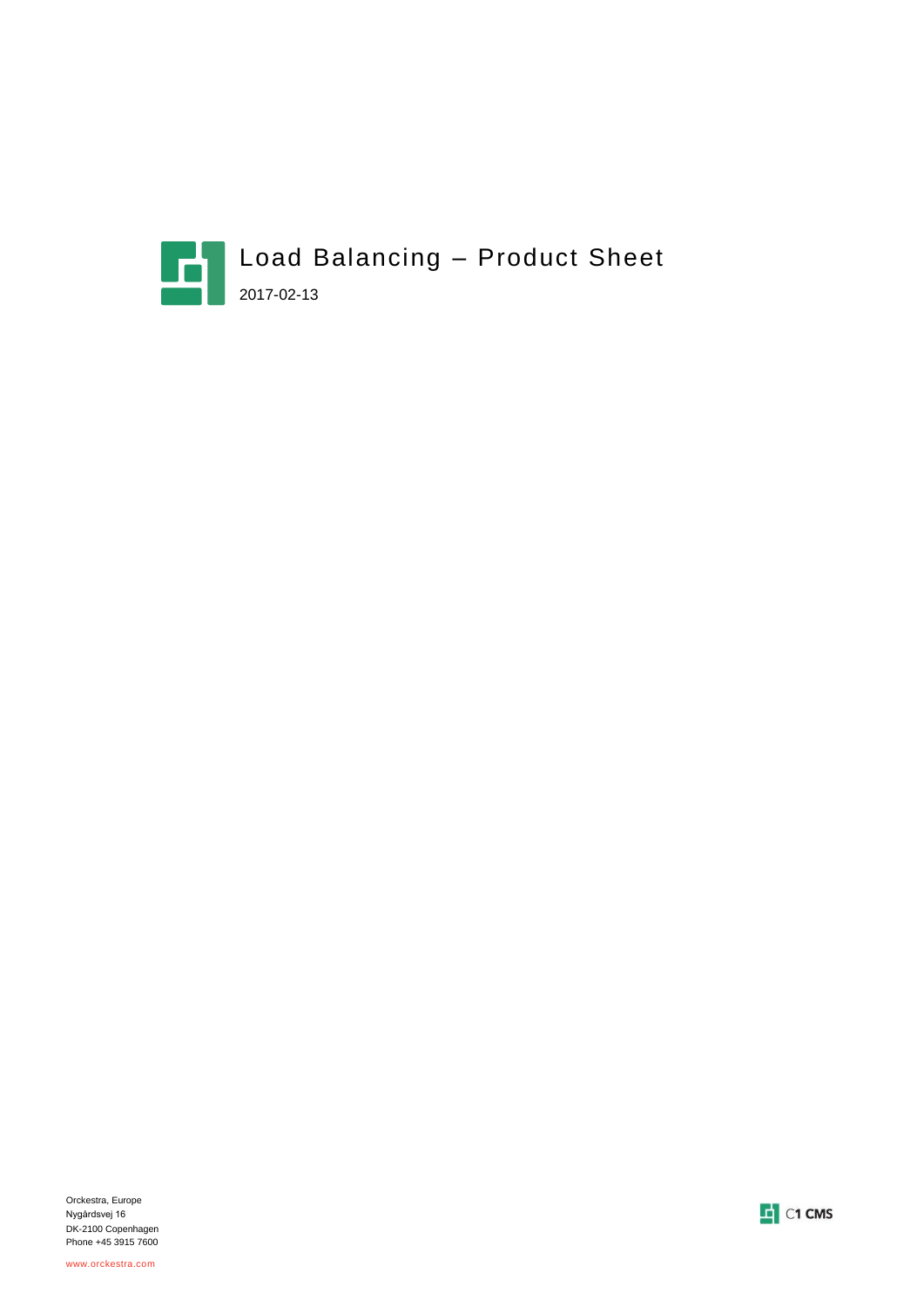## Have the Load Balanced on Your Website

24/7 availability and quick response are required features of modern websites. Running a public-facing website in an environment where it can be clustered and run independently of other nodes in the cluster is a common way of ensuring these features. This allows for load balancing and fail-over, which properly handle both the website's availability and responsiveness.

The Load Balancing add-on propagates content and media file changes across any node connected to the same Load Balancing add-on's database.

As a result, content editors can add, edit and delete content such as pages and data items as well as media files - and these changes will be instantly reflected across all nodes in a C1 CMS installation.



The add-on thus extends the standard C1 CMS installation with the possibilities of running a C1 CMS website in a clustered environment and having content and media file changes immediately updated on all nodes in the cluster.

#### Features

The Load Balancing add-on:

- Allows a C1 CMS website to run in a clustered environment
- Handles load balancing and fail-over
- Works out-of-the-box
- Synchronizes both pages and media files
- Supports various NLB technologies
- Can be fine-tuned for specific needs

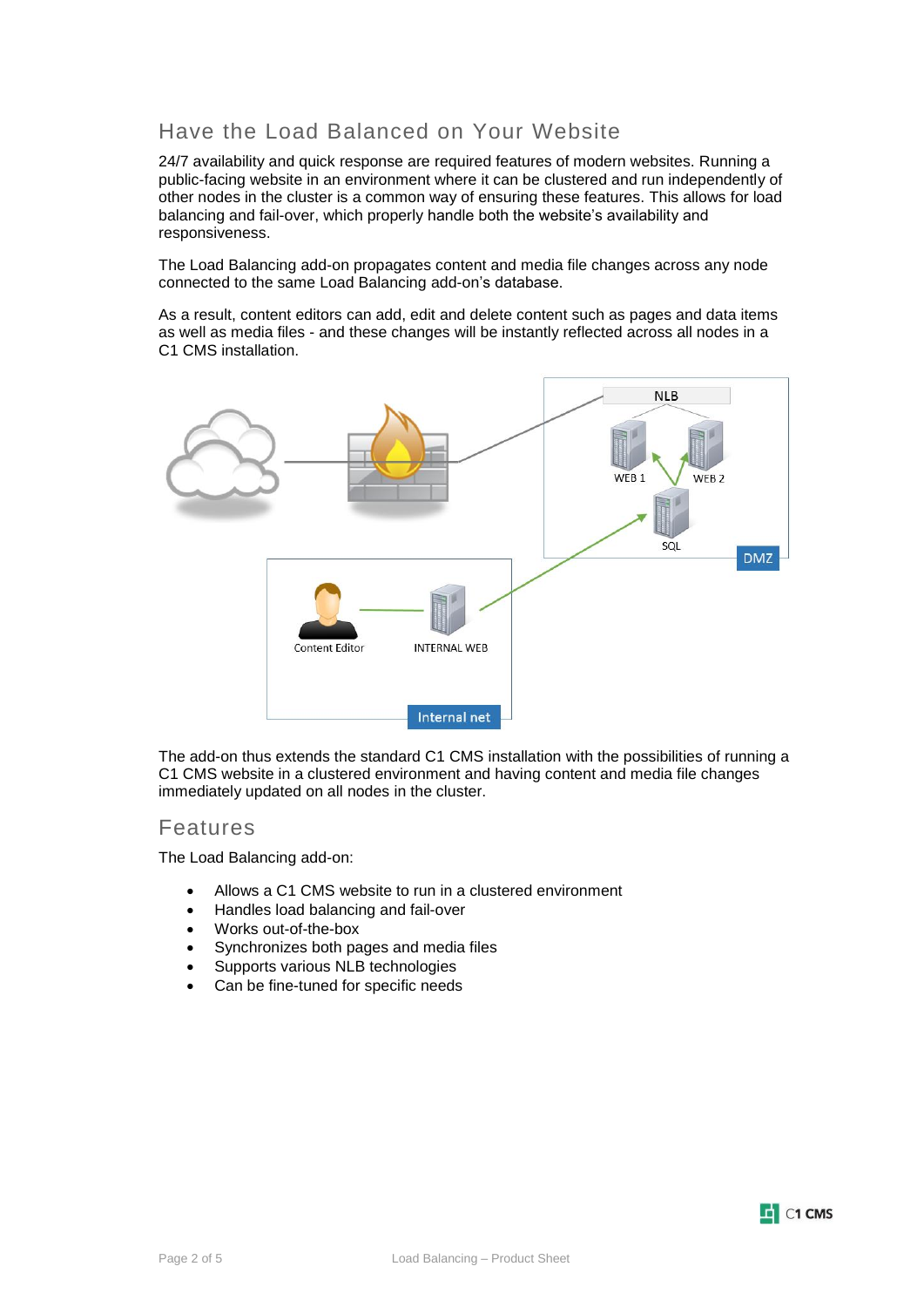#### Running in a Clustered Environment

Do you want a reliable way of presenting your website to users keeping them unaware of what ensures this reliability?

Run your C1 CMS website in a clustered environment.

The users will always see one and the same website regardless of which of multiple website instances is presented to them at the moment.





### Load Balancing and Fail-Over

Working Out-of-the-box

How about making as many copies of your website as you need for your clustered setup without much ado?

All the magic is done in an SQL database your website is using for its data store.

All you actually need is, install the Load Balancing add-on on your website and then make copies of it. That's it.

time for your website? Look into the load balancing and fail-over features.

Do you need 24/7 availability and quick load

With the Load Balancing add-on on board, a C1 CMS website running in a clustered environment can easily do both.

| Available Packages |  |  |                                                   |
|--------------------|--|--|---------------------------------------------------|
|                    |  |  | $-$ > $\blacksquare$ CkSoftware                   |
|                    |  |  | -> Composite.AspNet                               |
|                    |  |  | $-$ > $\blacksquare$ Composite.Azure              |
|                    |  |  | $-$ > $\blacksquare$ Composite.Commerce           |
|                    |  |  | $-$ > $\blacksquare$ Composite.Community          |
|                    |  |  | $-$ > $\blacksquare$ Composite.Feeds              |
|                    |  |  | $-$ > $\blacksquare$ Composite.Forms              |
|                    |  |  | $-$ > $\blacksquare$ Composite.Lists              |
|                    |  |  | $-$ > Composite.Localization                      |
|                    |  |  | $-$ > $\blacksquare$ Composite.Media              |
|                    |  |  | $-$ > $\blacksquare$ Composite. Navigation        |
|                    |  |  | $-$ > $\blacksquare$ Composite.News               |
|                    |  |  | $-$ > Composite.Search                            |
|                    |  |  | $-$ > $\blacksquare$ Composite.Social             |
|                    |  |  | Composite.Tools                                   |
|                    |  |  | Composite.AppFeed.Provider.Magazine               |
|                    |  |  | Composite.AppFeed.Server                          |
|                    |  |  | Composite.Tools.C1Console.ActiveDirectoryValidati |
|                    |  |  | Composite.Tools.DataStoreMigrator                 |
|                    |  |  | Composite.Tools.LoadBalancing                     |
|                    |  |  | Composite.Tools.PackageCreator                    |
|                    |  |  | Composite.Tools.PackageServer                     |
|                    |  |  |                                                   |

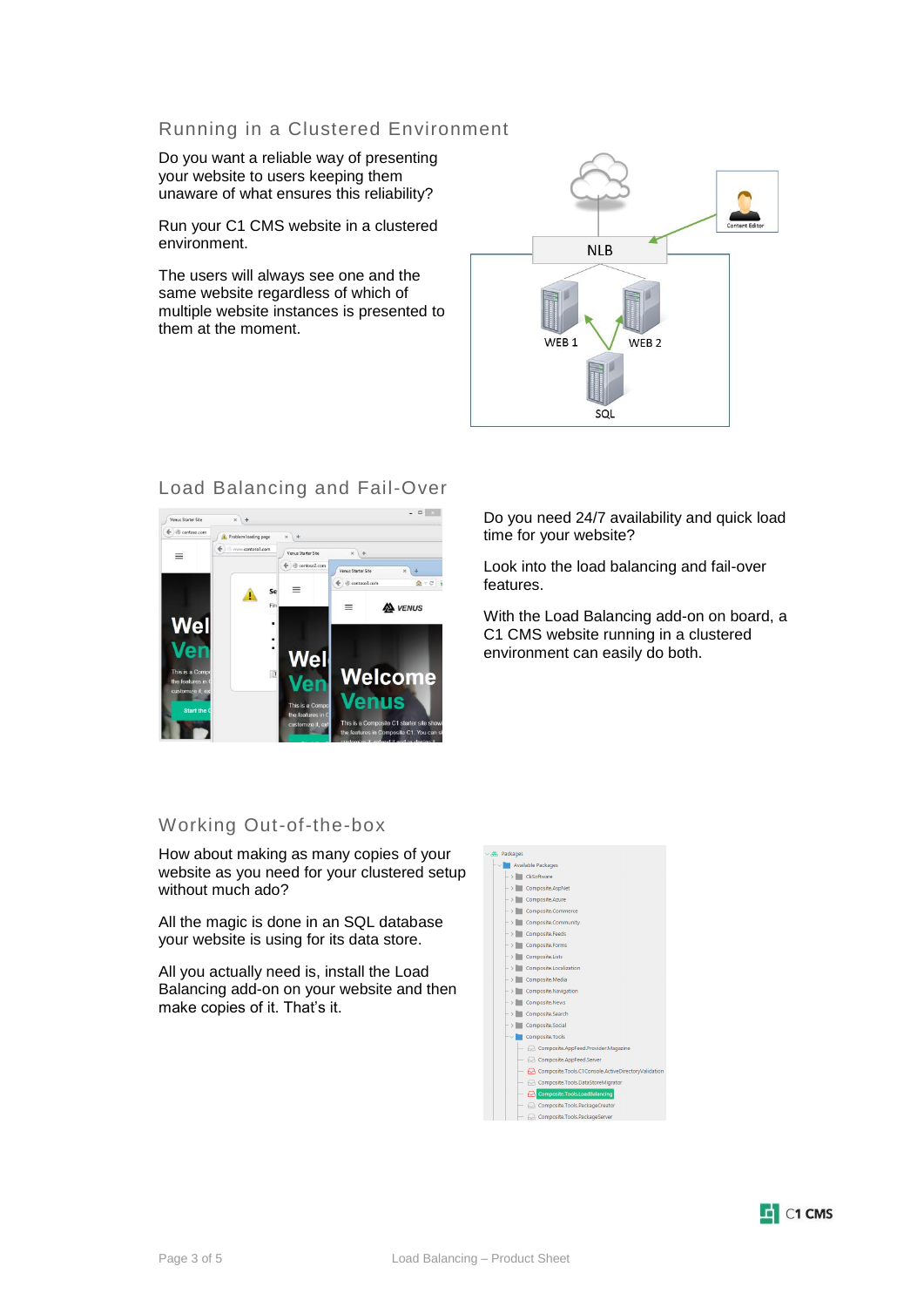#### Synchronizing Both Pages and Media Files



Content editors edit a lot of pages and use a lot of images on those pages?

All the changes to the content and files in the media archive are instantly synchronized between the instances of the website.

You can even have a dedicated instance for content editing, the other ones will just be catching up.

#### Compatible with Various NLB Technologies

Thinking of using Microsoft Network Load Balancing Services or other load balancing technologies?

Which one doesn't matter because the Load Balancing add-on will work with any of them.



### Easily Configurable



Considering using a separate database for the load balancing data or assigning one website instance the client role while the other instances the server role?

You can fine-tune the work of the Load Balancing add-on as easily as changing a couple of values in the web.config of your website.